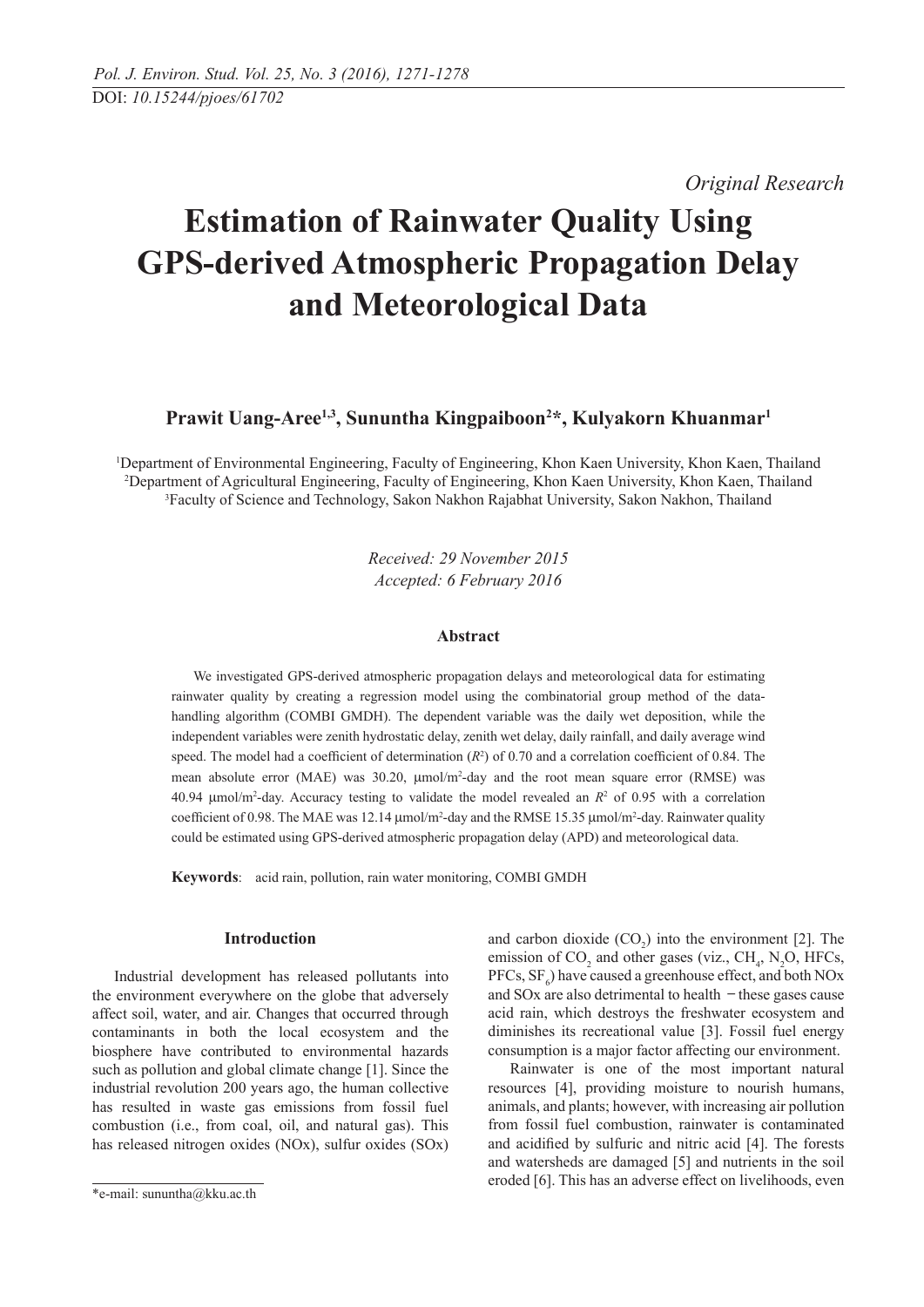on residential buildings and historic sites [7]. As rainwater quality declines, it will no longer be fit for consumption or agriculture [8, 9].

Responsible environmental management entails the monitoring, analysis and control of acid rain, which require expertise, time, and money. There is a low pollution concentration in rain, so in order to obtain accurate and meaningful results a laboratory with advanced equipment is necessary; particularly to determine the ionic charge in the water using ion chromatography techniques. The current research proposes (a) a GPS-derived atmospheric propagation delay plus meteorological data for estimating wet deposition and (b) a combinatorial group method for data handling (COMBI GMDH) through computational modeling.

# **Materials and Methods**

Our research comprised five steps: 1) rainwater sampling, 2) rainwater quality and wet deposition analysis, 3) GPS data recording, 4) analyzing the GPS-derived atmospheric propagation delay, and 5) regression analysis of the COMBI GMDH.

## Rainwater Collection

Rainwater was collected (in a wet-only 200 mm diameter collector) every 24 h between 10 September 2013 and 9 September 2014 at Khon Kaen University (16º28'19.8"N, 102º49'30.7"E). Samples were stored in polyethylene bottles and stored at 4ºC. To prevent contamination, the sample collector was cleaned with deionized water and new bottles were used every day.

# Analyzing Rainwater Quality and Wet Deposition

Each rainwater sample was weighed and the quality analyzed as per standard methods [10]. pH was measured using an electrical approach (part  $4500$ -H<sup>+</sup> B.), and the quantities of  $Ca^{2+}$ ,  $Mg^{2+}$ ,  $Na^{+}$ ,  $K^{+}$ , and  $NH^{4+}$  determined by ion chromatography (part 4110 C.), using a Dionex<sup>TM</sup> Ion Chromatography, Model DX-100. A Dionex<sup>™</sup> Ion Chromatograph Model ICS-1000 analyzed the anions (viz.,  $SO_4^2$ , NO<sup>3</sup>, Cl, PO<sub>4</sub><sup>3</sup>, HCOO, and CH<sub>3</sub>COO).

Wet deposition analysis (acidic rain) was calculated from the wet deposition flux density; it took into account the concentration of the pollutants in the precipitation, precipitation volume, and the catchment size of the collector (equation below):

$$
F = \frac{C*V}{A}
$$
 (1)

...where 'F' is the daily wet deposition flux  $(\mu \text{mol/m}^2)$ day), 'C' the concentration of the pollutants (μmol/L), 'V' the daily precipitation volume (L/day), and 'A' the

catchment size of the rainwater collector  $(m<sup>2</sup>)$ . The daily precipitation volume was calculated from:

$$
V = \frac{m}{\rho_w} \tag{2}
$$

...where 'm' is the precipitation mass (g) and ' $\rho_w$ ' the water density with a value of 999.97 g/L.

## Recording GPS Data

GPS data were recorded between 10 September 2013 and 9 September 2014 with a Trimble dual frequency GPS ground receiver, Model 4000SSi installed at Khon Kaen University. The geographical location was 16º28'22"N, 102º49'22"E (Fig. 1). GPS data were recorded every 30 seconds. The binary data from the GPS data were decoded and recorded in receiver independent exchange format or RINEX, using COM2RNX software, then transmitted to an IBM file-server every 24 h.

# Analyzing the GPS-Derived Atmospheric Propagation Delay

The recorded GPS data were analyzed by postprocessing to estimate the GPS-derived atmospheric propagation delay using the double difference method (DD)-GAMIT version 10.5, with software C-shell scripts developed by the Massachusetts Institute of Technology [11].

The value of the GPS-derived atmospheric propagation delay estimated from the GAMIT software was the delay in the GPS signal transmission through the atmosphere, transmitted with a dual-frequency microwave signal from the GPS satellite to the ground base. This delay is known as zenith total delay (ZTD) or zenith path delay (ZD), which can vary due to refraction of gas, water vapor, and other particles in the atmosphere [12]. The formula is:

$$
ZTD = \int_{ground}^{TOA} N(z)DZ
$$
 (3)

…where 'N' is total refraction, 'z' the geometric height, and 'TOA' the top limit of the atmosphere. Considering the gas elements in the atmosphere, ZTD can be divided into two sub-delays: 1) the zenith hydrostatic delay (ZHD) – refraction of dry gas in the atmosphere – and 2) the zenith wet delay (ZWD) – refraction through water vapor in the atmosphere [13],

$$
ZTD = ZHD + ZWD \tag{4}
$$

The ZHD of the GPS was the major element of ZTD with a value of 80-90%, depending on the season, region, and location of the base station. The value was estimated from the surface pressure, latitude, and height of the station, as defined by: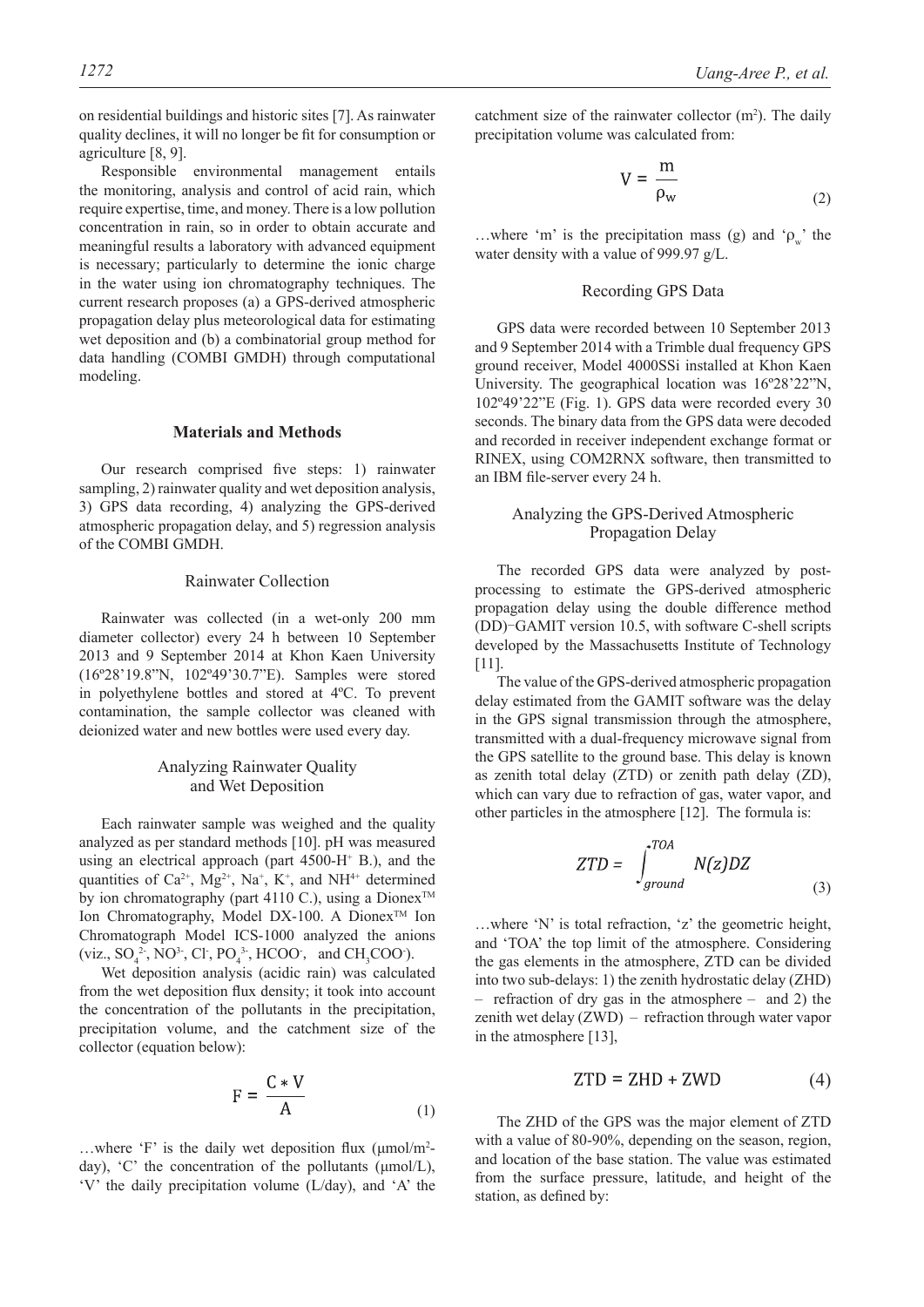$$
ZHD = (2.2779 \pm 0.0024) \frac{P_s}{f(\phi, H)}
$$
 (5)

...where  ${}^{'}P_s$  is the surface pressure (mbar),  $\phi'$  the latitude of the base station, and 'H' the ellipsoid height of the ground station (km). The function  $f(\phi,H)$  was calculated from Equation 6.

$$
f(\phi, H) = f(\phi, H) = (1 - 0.00266 \cos 2\phi - 0.00028H)
$$
\n(6)

When ZHD is calculated, ZWD is found by deducting the ZHD value from ZTD, as estimated using the GAMIT software.

# Regression Analysis by Applying COMBI GMDH

We analyzed the relationship between GPS-derived atmospheric propagation delay and meteorological data estimating wet deposition, based on the mathematical relationship between the target variables, daily wet

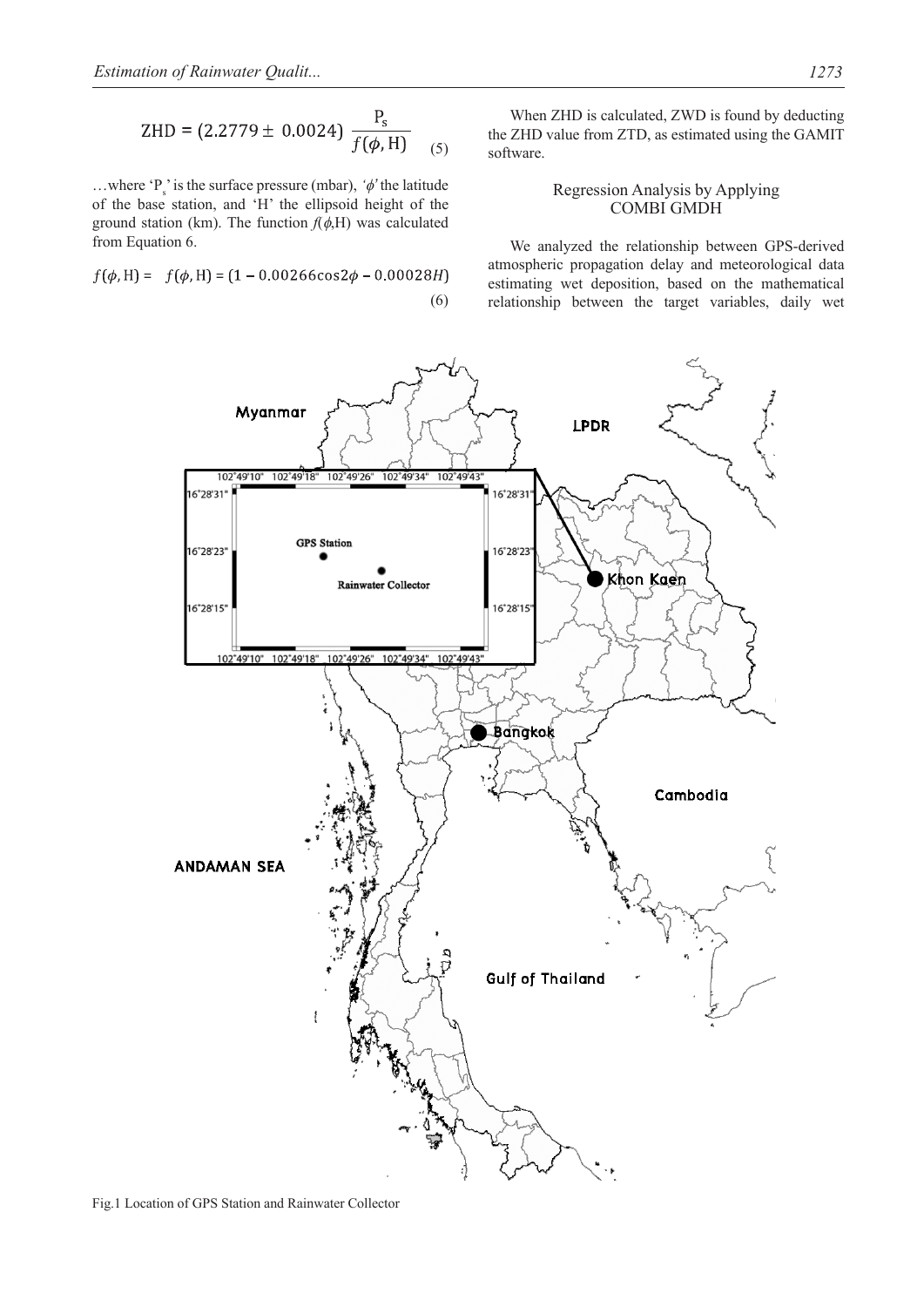deposition flux (Section 2.2), the independent variables ZHD and ZWD (Section 2.4), and the meteorological data measured in the study areas (including daily rainfall and daily average wind speed). The data were divided into two groups: 1) 90% of the data were used as a training data set for regression analysis using COMBI GMDH; and 2) the remaining 10% for testing the data set in the validation model – using GMDH Shell for Data Science 3.7.1.

GMDH is a data mining computational method. It can create a relatively accurate mathematical model without defining the relationship between the variables. The basic connection between inputs and an output can be expressed as:

$$
y = a_0 + \sum_{i=1}^{n} a_i f_i
$$
 (7)

...where 'a' are coefficients, 'n' the number of base functions, and '*f'* the base function. The well-known base function of GMDH is the Kolmogorov-Gabor polynomial:

$$
y = a_0 + \sum_{i=1}^{m} a_i x_i + \sum_{i=1}^{m} \sum_{j=1}^{m} a_{ij} x_i x_j + \sum_{i=1}^{m} \sum_{j=1}^{m} \sum_{k=1}^{m} a_{ijk} x_i x_j x_k
$$
\n(8)

…where 'x' are the input variables and 'm' the number of variables. GMDH hereby "selects" the various algorithms (i.e., combinatorial (COMBI), multilayer algorithm, harmonic and fuzzy). GMDH can, moreover, be used in neural networks – i.e., polynomial neural networks (PNN) or GMDH-type neural networks [14]. Despite requiring a longer calculation time and greater processing power, COMBI GMDH is a popular and comparatively accurate regression algorithm for analyzing not more than 25 variables [15]. The current study had only five variables and a low-priced high-performance computer, so we chose to use COMBI GMDH as the main algorithm.

#### **Results and Discussion**

## Rainwater Quality

Eighty-five samples of rainwater were collected. The pH of the samples ranged from 5.02 to 6.90 (average, 5.62). The respective concentration range of the cations  $Ca^{2+}$ ,  $Mg^{2+}$ ,  $Na^{+}$ ,  $K^{+}$ , and  $NH_4^+$  in the rainwater was 3.70-141.68, 0.00-108.64, 0.00-210.00, 0.00-253.96, and 0.00-495.49 μmol/L. The respective concentration range of the anions  $SO_4^2$ , NO<sup>3</sup>, Cl, PO<sub>4</sub><sup>3</sup>, HCOO, and CH<sub>3</sub>COO was 1.44-84.90, 1.95-252.34, 1.23-186.88, 0.00-14.03, 0.00-3.88, and 0.00-7.39 μmol/L. The rank of the average charge most frequently found was  $NH_4^+> Ca^{2+}$  $> NO_3 > Cl > Na^+ > SO_4^{2-} > K^+ > Mg^{2+} > HCO_2 > PO_4^{3-} >$ CH<sub>3</sub>COO (Table 1).

The rainwater in the study area showed acidity, suggesting a source of pollutants, possibly from: a)

|  |  | Table 1. Rainwater quality. |  |
|--|--|-----------------------------|--|
|--|--|-----------------------------|--|

| Parameter                    | Unit        | Range           | Average |
|------------------------------|-------------|-----------------|---------|
| pH                           |             | 5.02-6.90       | 5.62    |
| $Ca^{2+}$                    | µmol/L      | 3.70-141.68     | 30.06   |
| $Mg^{2+}$                    | µmol/L      | $0.00 - 108.64$ | 6.31    |
| $Na+$                        | $\mu$ mol/L | $0.00 - 210.00$ | 14.17   |
| $K^+$                        | µmol/L      | 0.00-253.96     | 8.24    |
| $NH4$ <sup>+</sup>           | µmol/L      | 0.00-495.49     | 46.14   |
| $SO_4^2$                     | µmol/L      | 1.44-84.90      | 9.96    |
| NO <sub>3</sub>              | µmol/L      | 1.95-252.34     | 22.73   |
| $Cl^{\mathsf{-}}$            | $\mu$ mol/L | 1.23-186.88     | 17.61   |
| PO <sub>4</sub> <sup>3</sup> | µmol/L      | $0.00 - 14.03$  | 0.62    |
| HCOO <sup>-</sup>            | µmol/L      | $0.00 - 3.88$   | 0.68    |
| CH <sub>3</sub> COO          | µmol/L      | $0.00 - 7.39$   | 0.21    |

natural sources such as CO<sub>2</sub> from respiration or NO from lightning strikes, which were dissolved in the rain, creating acid precipitation; and b) man-made sources from vehicle exhaust or waste incineration releasing NO,  $NO_3$ , and/or  $SO_2$ , corresponding to the number of  $NO_3$  and  $SO_4^2$  charges found in the samples [5]. This human activity is primarily responsible for increasing acidifying atmospheric pollutants, which is causing acid rain. Although rainwater in the study area was acidic, no serious acid rain (i.e., a  $pH \le 5$ ) was observed during the research (Fig. 2).

## Wet Deposition

The respective range of wet deposition of  $Ca^{2+}$ ,  $Mg^{2+}$ ,  $K^+$ , NH<sub>4</sub><sup>+</sup>, and Na<sup>+</sup> was 0.63-173.52, 0.00-69.98, 0.00-14.07, 0.00-123.50, and 0.00-67.28 μmol/m2 -day, and of CH<sub>3</sub>COO<sup>-</sup>, HCOO<sup>-</sup>, Cl<sup>-</sup>, SO<sub>4</sub><sup>2</sup><sup>-</sup>, NO<sub>3</sub><sup>-</sup>, and PO<sub>4</sub><sup>3</sup><sup>-</sup> was 0.00-0.39, 0.00-2.25, 0.19-31.72, 0.34-93.73, 0.14-62.71, and  $0.00-17.16 \mu \text{mol/m}^2$ -day (Table 2). The respective daily maximum, minimum, and average wet depositions were 431.41, 3.10, and 68.60  $\mu$ mol/m<sup>2</sup>-day (Fig. 3). Ca<sup>2+</sup> had the highest annual wet deposition by charge at 1,933.59  $\mu$ mol/m<sup>2</sup>-year, followed by NH<sub>4</sub><sup>+</sup>, SO<sub>4</sub><sup>2</sup>, NO<sub>3</sub>, Mg<sup>2+</sup>, Cl<sup>-</sup>,  $Na^+$ ,  $K^+$ ,  $PO_4^{3-}$ ,  $HCOO^-$ , and  $CH_3COO^-$  at 908.93, 731.92, 416.04, 284.25, 265.14, 221.05, 88.24, 73.42, 15.81, and 1.16 μmol/m2 -year, respectively.

The analysis of annual wet deposition showed that the area had particles of limestone (i.e.,  $CaCO<sub>3</sub>$  and  $CaO$ ) in the atmosphere: these particles generated  $Ca^{2+}$  with the highest annual wet deposition. Alkaline dust in the atmosphere was, however, beneficial as it helped to reduce  $H_2SO_4$  (the reaction of  $H_2O$  with  $SO_2$ )[16]. The most important discovery was finding high  $NH<sub>4</sub><sup>+</sup>$  in the wet deposition. If  $NH_4^+$  falls to the ground, microbes convert it to  $NO<sub>3</sub>$  with the nitrification process, resulting in a higher deposition of  $NO_3^-$  and a greater possibility of  $HNO_3$ .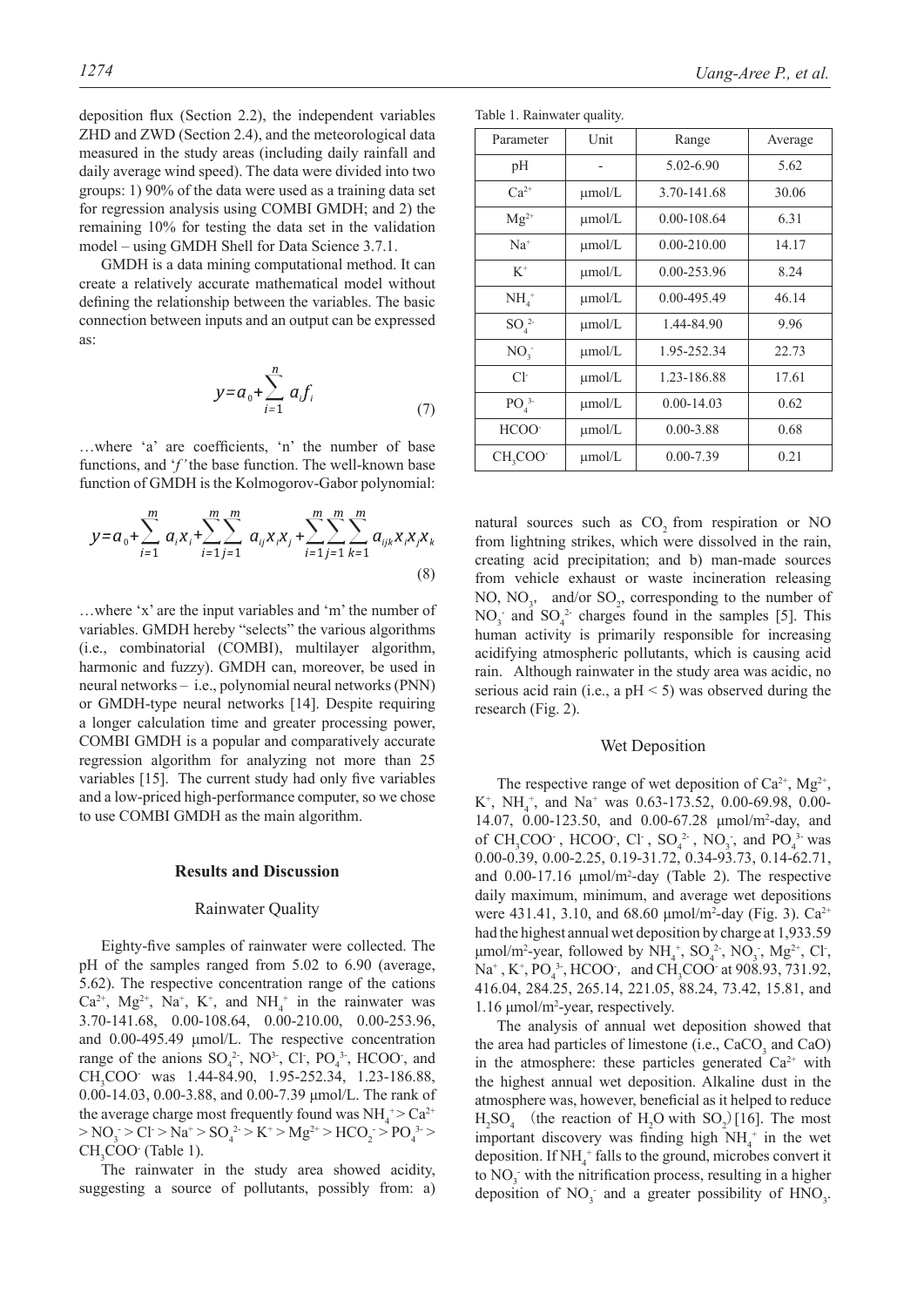

Fig. 2. pH of samples.

Since  $NO_3$  and  $NH_4$ <sup>+</sup> are key factors in eutrophication, environmental monitoring is necessary to balance  $NH_4^+$ from fertilizer with residual  $NH<sub>4</sub><sup>+</sup>$  in the soil, water, and atmosphere [16]. Importantly, the detection of high  $Ca^{2+}$ and  $NH_4$ <sup>+</sup> was found in the agricultural zones of Thailand (i.e., Nakorn Pathom) [17]. Annual wet deposition of  $SO_4^2$  and  $NO_3^-$  were high compared to the other charges; perhaps because of combustion, motor vehicle exhaust, and incineration at nearby factories.

# GPS-Derived Atmospheric Propagation Delay

Based on the estimated value of GPS-derived atmospheric propagation delay of both parts, ZHD and

| Ion                          | Range           | Average |
|------------------------------|-----------------|---------|
| $Ca^{2+}$                    | 0.63-173.52     | 26.86   |
| $Mg^{2+}$                    | $0.00 - 69.98$  | 3.95    |
| $Na+$                        | $0.00 - 67.28$  | 3.07    |
| $K^+$                        | $0.00 - 14.07$  | 1.23    |
| $NH4$ <sup>+</sup>           | $0.00 - 123.50$ | 12.62   |
| $SO_4^2$                     | 0.34-93.73      | 10.17   |
| $NO_{3}$                     | $0.14 - 62.71$  | 5.78    |
| $Cl-$                        | 0.19-31.72      | 3.68    |
| PO <sub>4</sub> <sup>3</sup> | $0.00 - 17.16$  | 1.02    |
| HCOO <sup>-</sup>            | $0.00 - 2.25$   | 0.22    |
| CH <sub>3</sub> COO-         | $0.00 - 0.39$   | 0.02    |
|                              |                 |         |

Table 2. Wet deposition  $(\mu \text{mol/m}^2$ -day).

ZWD, the average ZHD was 2,247.29 mm. The highest value was 2,274.01 mm on 18 January 2014, and the lowest 2,227.54 mm on 12 June 2014. The average ZWD was 294.48 mm. The highest value was 417.16 mm on 19 September 2013 and the lowest was 71.00 mm on 23 January 2014 (Fig. 4). In December 2013 and May 2014 ZHD and ZWD values could not be estimated because of recorder malfunction.

Comparing ZHD to ZWD over the same period, ZHD showed an inverse relationship with ZWD; ZHD increased in the dry season (November-April) and decreased during the rainy season (May-October). Conversely, ZWD decreased in the dry season and increased during the rainy season. This result agrees with that of Bevis et al., who demonstrated that ZWD was directly related to the total column water vapor, known as precipitable water vapor (PWV). When the atmosphere contained large quantities of water vapor during the rainy season, ZWD was high. Satomura et al. found that PWV in Thailand always increases during the rainy season [18]. Thus, when PWV was high in the rainy season, ZWD was also high due to the change of PWV.

## Wet Deposition Model

Our current research covers regression by applying COMBI GMDH to analyze the relationship between rainwater quality, GPS-derived atmospheric propagation delay, and meteorological data. The target variable was daily wet deposition and the independent variables were ZHD, ZWD, daily rainfall, and daily average wind speed. Eighty-five samples were collected in order to analyze wet deposition as input data. GPS data to estimate ZHD and ZWD was only recorded on 72 rainy days, so analysis of the regression used only 72 sets of data. The data were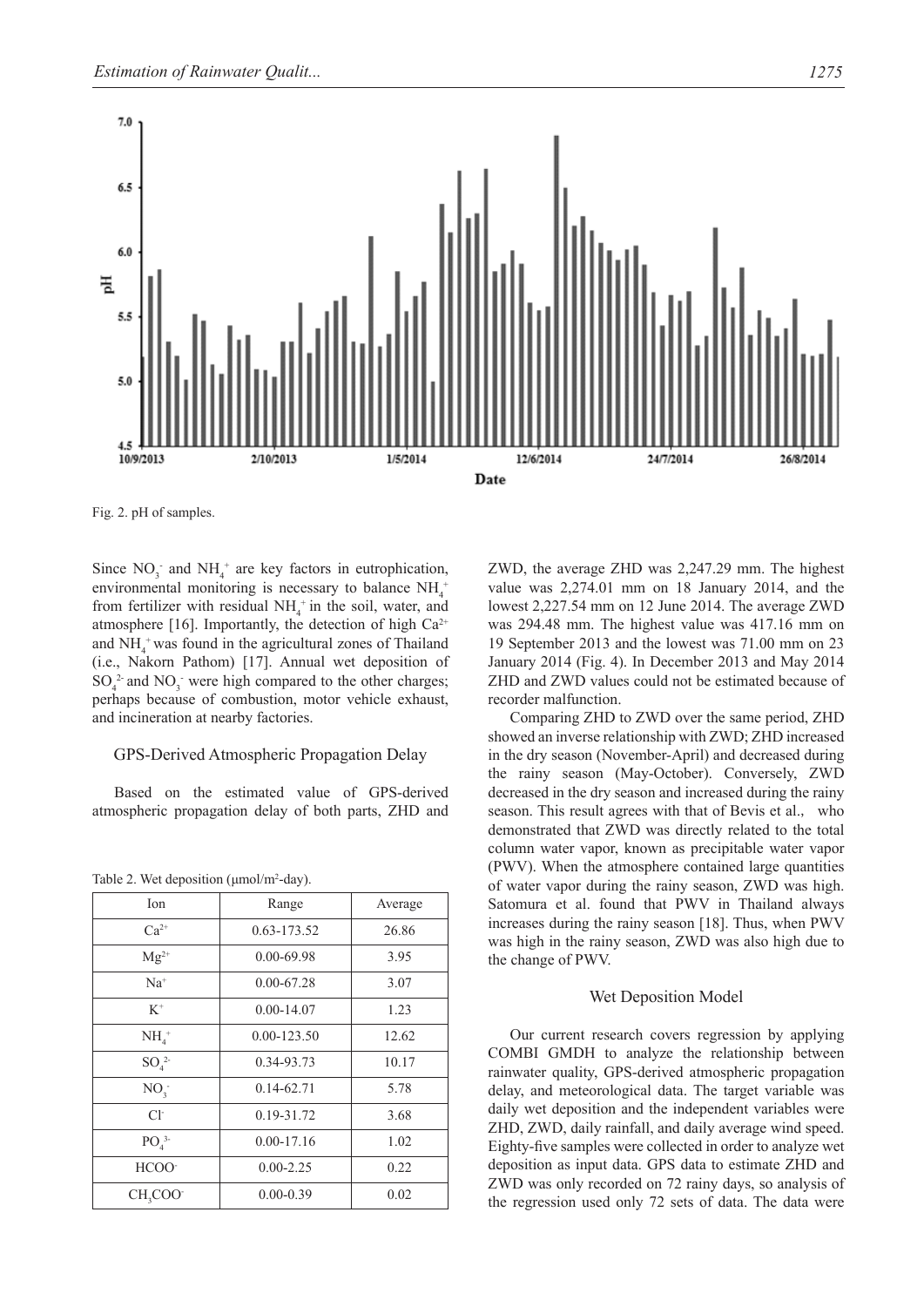

Fig. 3. Daily wet deposition.

divided into two groups: 65 training data and seven testing data (as described in section 2.5). The regression analysis was performed by the mathematical relation in the polynomial:

$$
F = 42.442 - 75.653 * ZWD * ZHD-1 + 0.133 *\n* ZWD * R + 3.384e6 * R * ZWD-2\n-12.024 * R-1W-2 - 72.886R - 1.0976R-1 (9)
$$



Fig. 4. (a) Zenith hydrostatic delay and (b) zenith wet delay.

...where 'F' is daily wet deposition (μmol/m<sup>2</sup>-day), ZHD the zenith hydrostatic delay (mm), ZWD the zenith wet delay (mm), 'R' the daily rainfall (mm), and 'W' daily wind speed  $(m/s)$ . This model had a coefficient of determination  $(R^2)$  at 0.70, with the correlation coefficient at 0.84. MAE was 30.20 μmol/m2 -day and RMSE was 40.94  $\mu$ mol/m<sup>2</sup>-day. Testing the model determined  $R^2$  at 0.95, with the correlation coefficient at  $0.98$ . MAE was 12.14 μmol/m<sup>2</sup>-day and RMSE was 15.35 μmol/m<sup>2</sup>-day (Fig. 5).

The  $R^2$  of the mathematical model – applied ZHD, ZWD, daily rainfall, and daily average wind speed – for estimating daily wet deposition from the regression analysis was done using the COMBI GMDH. The process of creating and testing the model was successful; there was a high correlation coefficient, suggesting a close relationship between the four independent variables and daily wet deposition. This might be because the pollutants that cause contamination in rainwater (i.e., gases, sand, dust, aerosol, and ash) were the reasons for the GPSderived delay. The microwave signal – broadcast from GPS satellites – might be absorbed by atmospheric gases (e.g., water vapor, ozone, carbon monoxide, nitrous oxide, chlorine monoxide, oxygen, and ammonia). As a consequence, the ZHD value was related to the refraction index (N) and changed due to the quantities of gas in the atmosphere that caused the acid charges (i.e.,  $N_2$ ,  $NO_2^-$ caused  $NO_3^-$ , and  $H_2S$ - and  $SO_2^-$ caused  $SO_4^2$ . Daily wet deposition was then calculated from the wet deposition flux  $(F)$  as directly related to rainfall  $(R)$  (Equation 1). ZWD was also related to wet deposition, as ZWD is widely accepted for estimating PWV – the parameter of water vapor in the atmosphere associated with rainfall (R) [19]. Wind speed data (W) is possibly related to rain, since wind is a significant variable for moistness [20], and a factor in moving the dust from the ground to the atmosphere [21].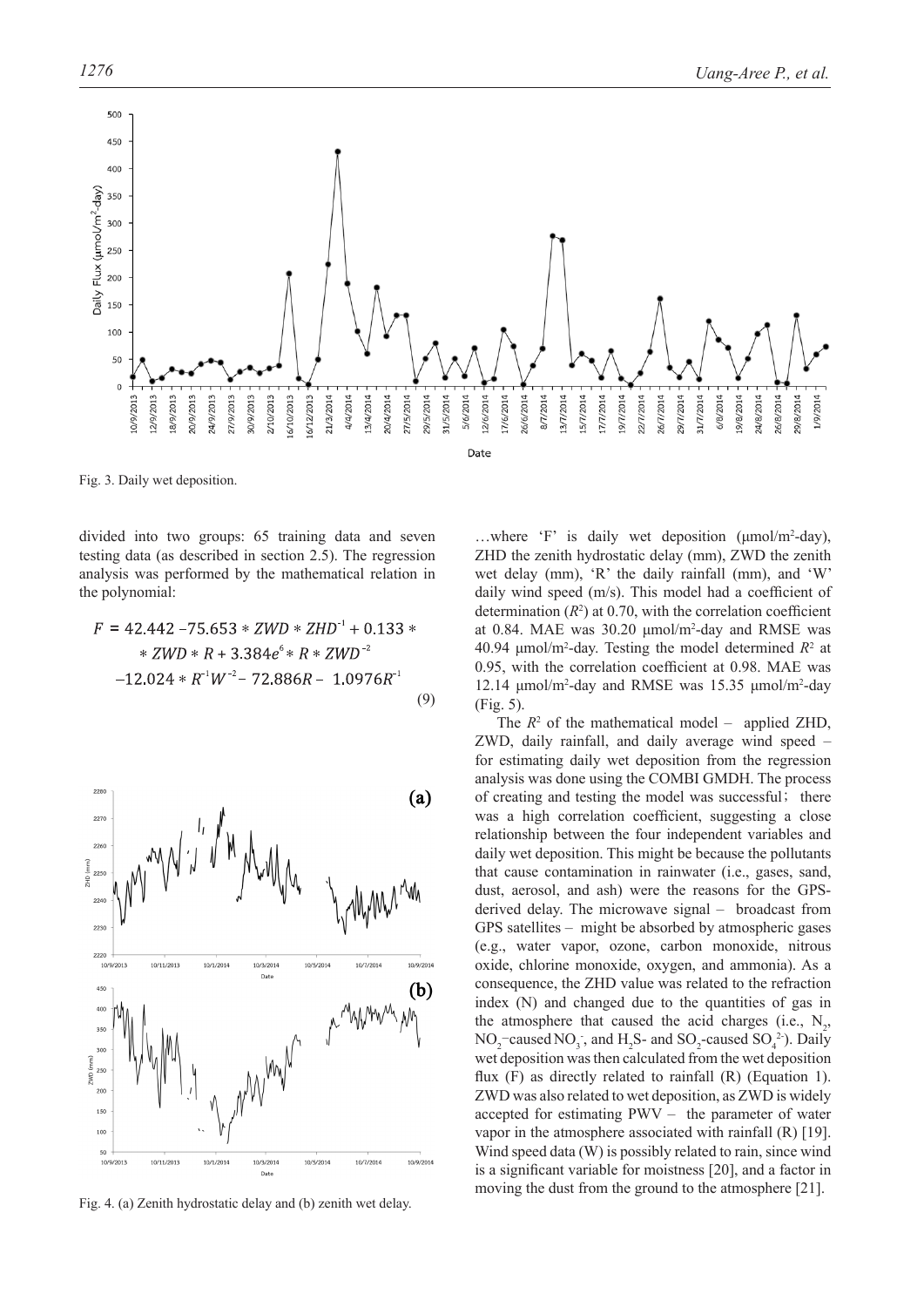

Fig. 5. Plot of daily wet deposition model.

Results of regression model testing indicated the possibility of implementing the GPS-derived atmospheric propagation delay and meteorology data to estimate daily wet deposition as the  $R^2$  was acceptable and the model had a high-value correlation coefficient. The model also had a low MAE value in the creating and validation process; thus, it could be used to estimate rainwater quality in the study area quickly and efficiently. In future, if the input data (i.e., rainwater quality, meteorological data, and GPS data) were collected in high quantity and continuously, then the model might be even more accurate as the COMBI GMDH will learn and create the best model fit. The model will then be able to adjust to suit the situation and provide results closer to the actual recorded measurements.

## **Conclusions**

Based on collection and analysis of rainwater at Khon Kaen University over one year, the pH of 85 samples varied between  $5.02$  and  $6.90$  (with none  $\leq 5.0$ ). There was, therefore, no risk of hazardous acid rain found.  $NH_4^+$ was the ion with the highest concentration (46.14 μmol/L), followed in lesser amounts by  $Ca^{2+}$ , NO<sub>3</sub>, Cl, Na<sup>+</sup>, SO<sub>4</sub><sup>2</sup>,  $K^+$ , Mg<sup>2+</sup>, HCOO<sup>-</sup>, PO<sub>4</sub><sup>3-</sup>, and CH<sub>3</sub>COO<sup>-</sup>.

Daily wet deposition varied between 3.10 and  $431.41 \, \mu$ mol/m<sup>2</sup>-day (average  $68.60 \, \mu$ mol/m<sup>2</sup>-day). The charge with the highest yearly deposition was  $Ca^{2+}$ , followed by  $NH_4^+$ ,  $SO_4^2$ <sup>-</sup>,  $NO_3$ ,  $Mg^{2+}$ , Cl,  $Na^+$ , K<sup>+</sup>,  $PO_4^3$ <sup>-</sup>, HCOO<sup>-</sup>, and CH<sub>3</sub>COO<sup>-</sup>, in descending order.

Estimating the GPS-derived atmospheric propagation delay in the Khon Kaen University area with GAMIT yielded a ZHD value between 2,274.01 and 2,227.54 mm (average, 2,247.29 mm), and a ZWD between 71.00 and 417.16 mm (average, 294.48 mm). ZHD was inversely

related to ZWD: ZHD increased in the dry season and decreased in the rainy season.

The COMBI GMDH regression analysis between daily wet deposition and the independent variables (viz., ZHD, ZWD, daily rainfall, and daily average wind speed) had an  $R<sup>2</sup>$  of 0.70, while the correlation coefficient was 0.84. The respective MAE and RMSE were 30.20 and 40.94  $\mu$ mol/m<sup>2</sup>-day. The  $R^2$  of the test data set was 0.95, with a correlation coefficient of 0.98, with a MAE of 12.14 μmol/m<sup>2</sup>-day, and a RMSE of 15.35 μmol/m<sup>2</sup>-day. Using meteorological conditions, atmospheric gases, and other pollutants causing contamination in the rainwater (sand, dust, and aerosols) that cause GPS delay, the COMBI GMDH model can estimate preliminary rainwater quality as quickly and as efficiently as the laboratory. This would be beneficial for rainwater quality observers in areas conducting acid rain hazard prevention measures.

#### **Acknowledgements**

We thank the Research Fund of Khon Kaen University, Thailand, and the Higher Education Research Promotion, National Research University Project of Thailand, Office of the Higher Education Commission for supporting this research, plus Mr. Saman Prakarnrat for Meteorological data and Dr. Akraphon Janon and Mr. Bryan Roderick Hamman for assistance with the English-language presentation of the manuscript.

## **References**

1. NOYES P.D., MCELWEE M.K., MILLER H.D., CLARK B.W., VAN TIEM L.A., WALCOTT K.C., ERWIN